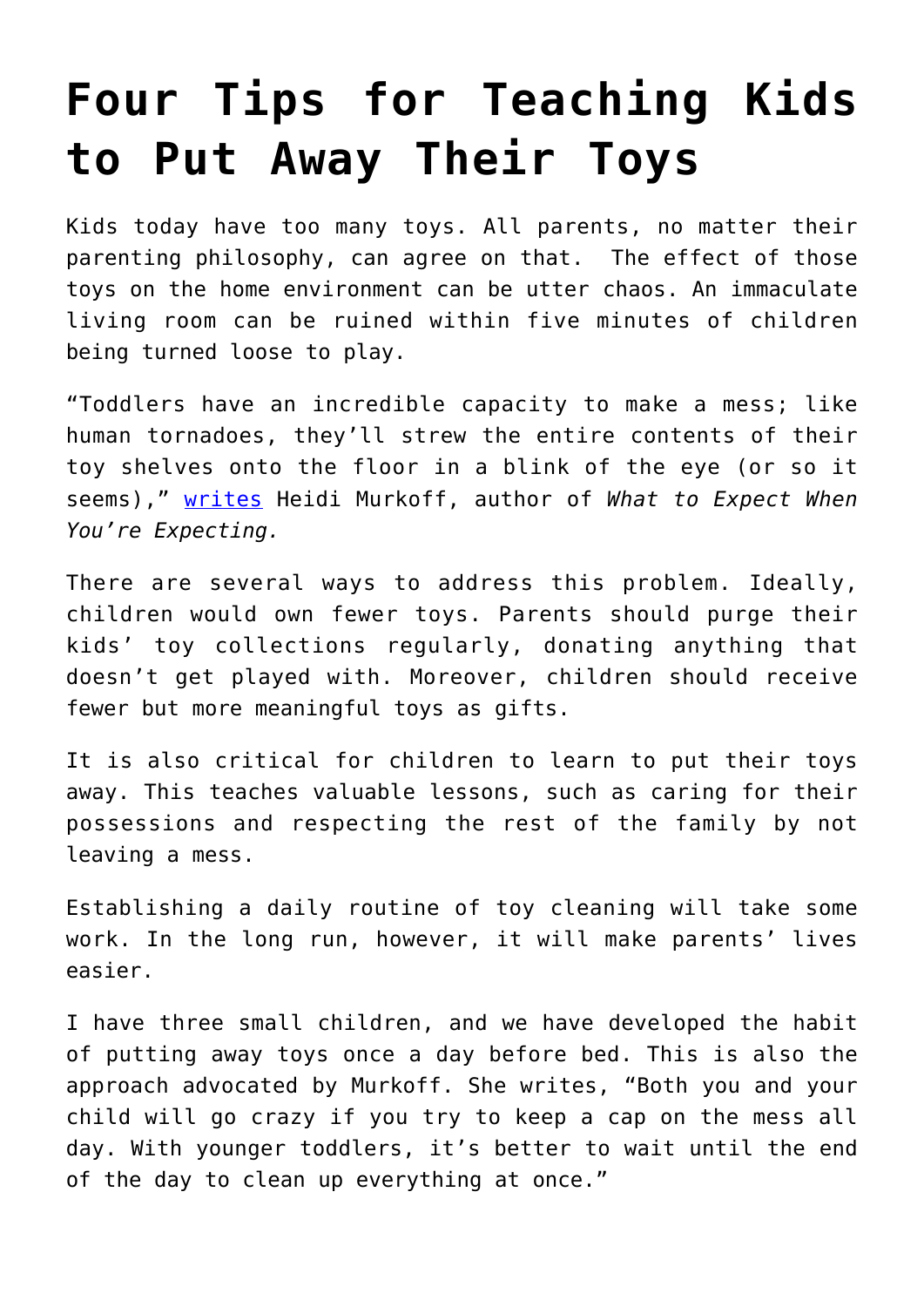Here are four tips to help parents teach their kids to put away their toys:

#### **1. Tidy With them**

With small children, it is essential that parents join in the tidying. It simply does not work to tell kids to put their toys away and not help them out. They need their parents to show them what to do and to keep them motivated.

### **2. Set a Timer**

I had a bad habit of getting very enthusiastic once we were tidying and going on to try to clean the whole living room. My kids can't handle that and it's not fair to them.

Decide how many minutes you think your kids can handle tidying and then set a timer. Stop when you are done. You can always add more minutes once they have gotten used to the routine.

#### **3. Offer a Reward**

As Mary Poppins famously [sang,](https://www.youtube.com/watch?reload=9&v=ftxnr28LDXc&ab_channel=Bomborarius) "A spoonful of sugar helps the medicine go down." I always tell my children they will get a small treat if they put their toys away. Some may say that makes them entitled, but I don't see it that way. Rather, it teaches them that they get paid for doing work.

Those who try this tactic can't be pushovers. I'm quite firm about refusing a child's treat if he or she didn't put away enough toys during the allotted time.

## **4. Make Tidying Simple**

Help your kids by providing easily accessible places for them to put their toys. We have several large wicker baskets that can be picked up and moved around the house. Each basket holds